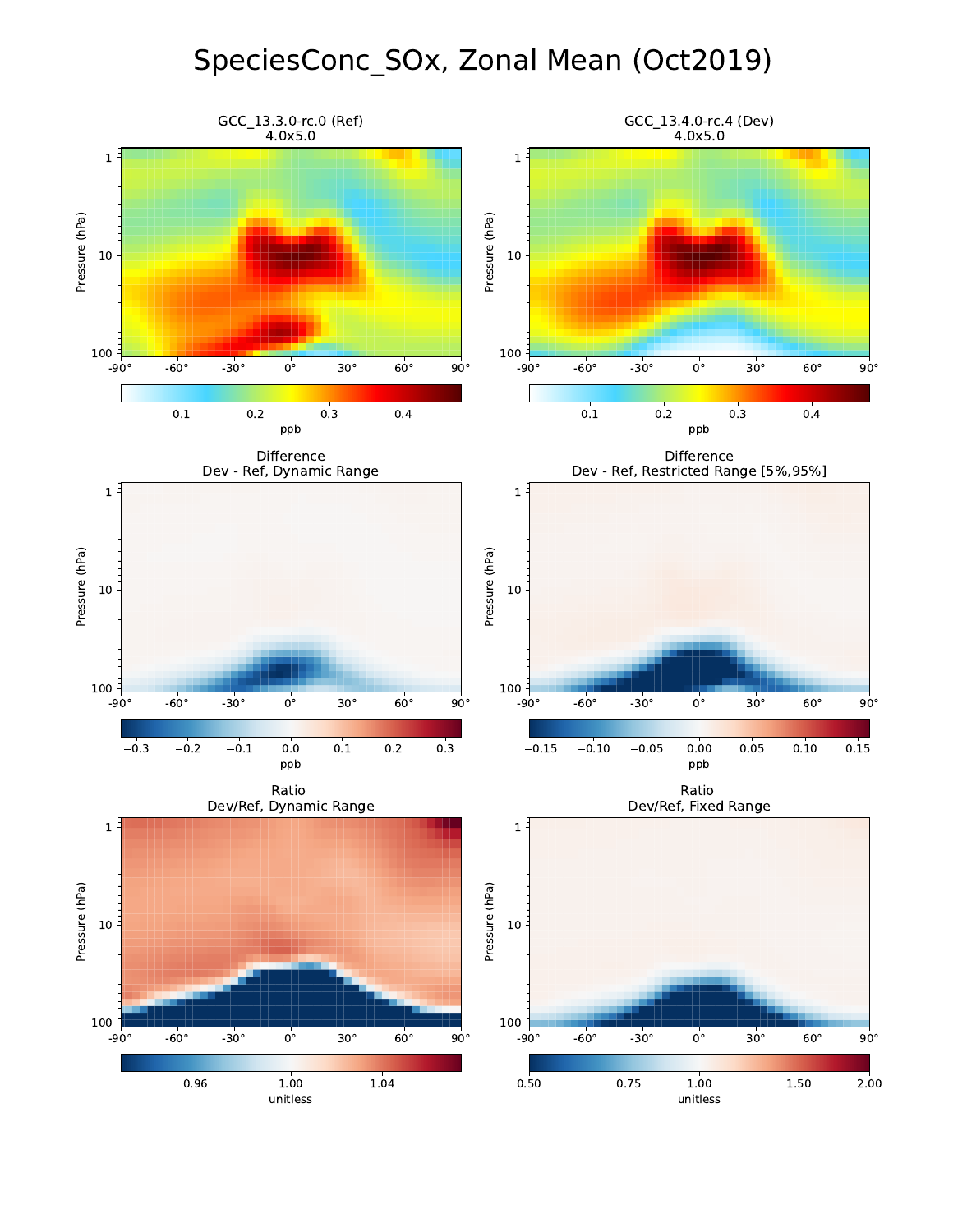#### SpeciesConc\_DMS, Zonal Mean (Oct2019)

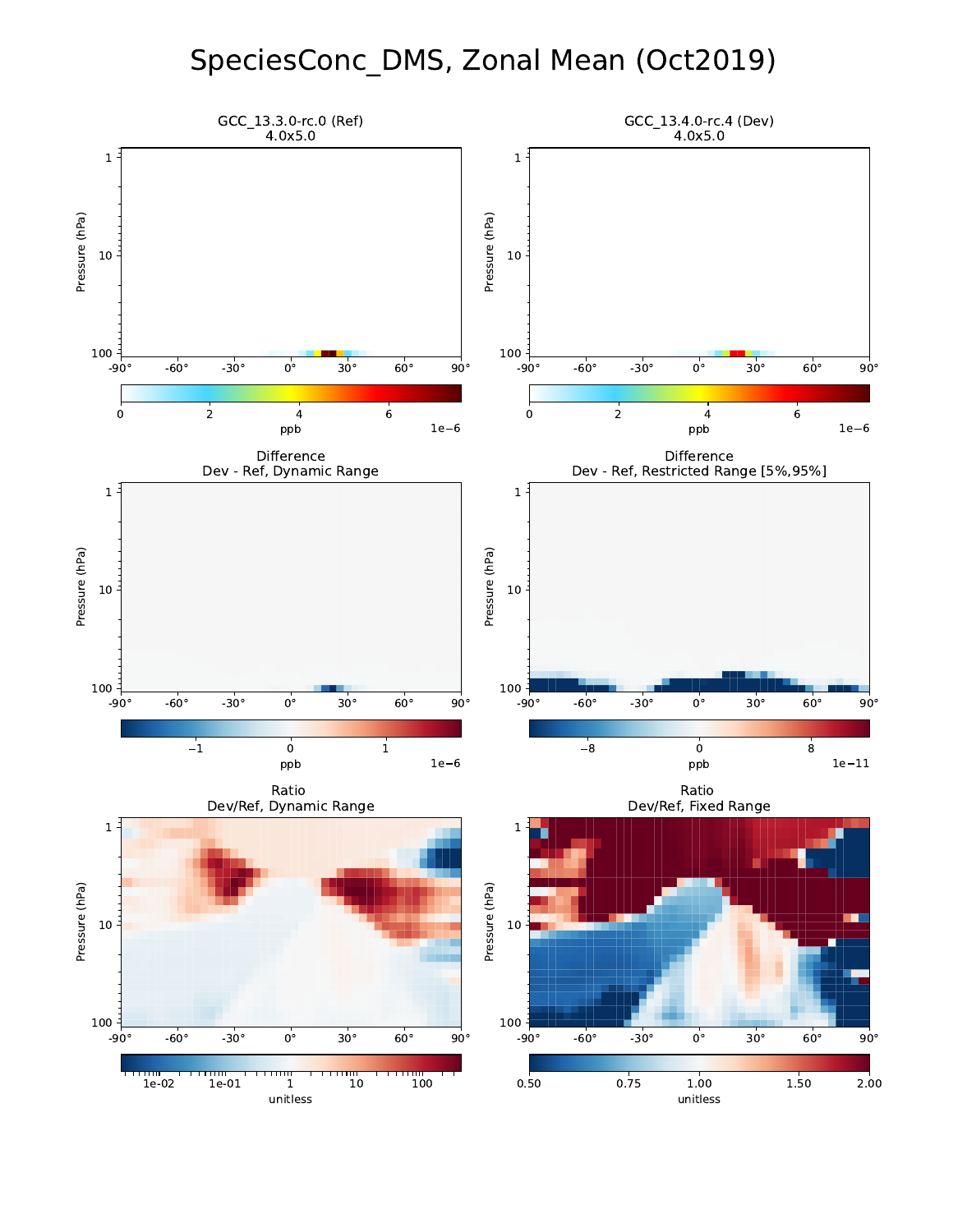#### SpeciesConc\_HMS, Zonal Mean (Oct2019)

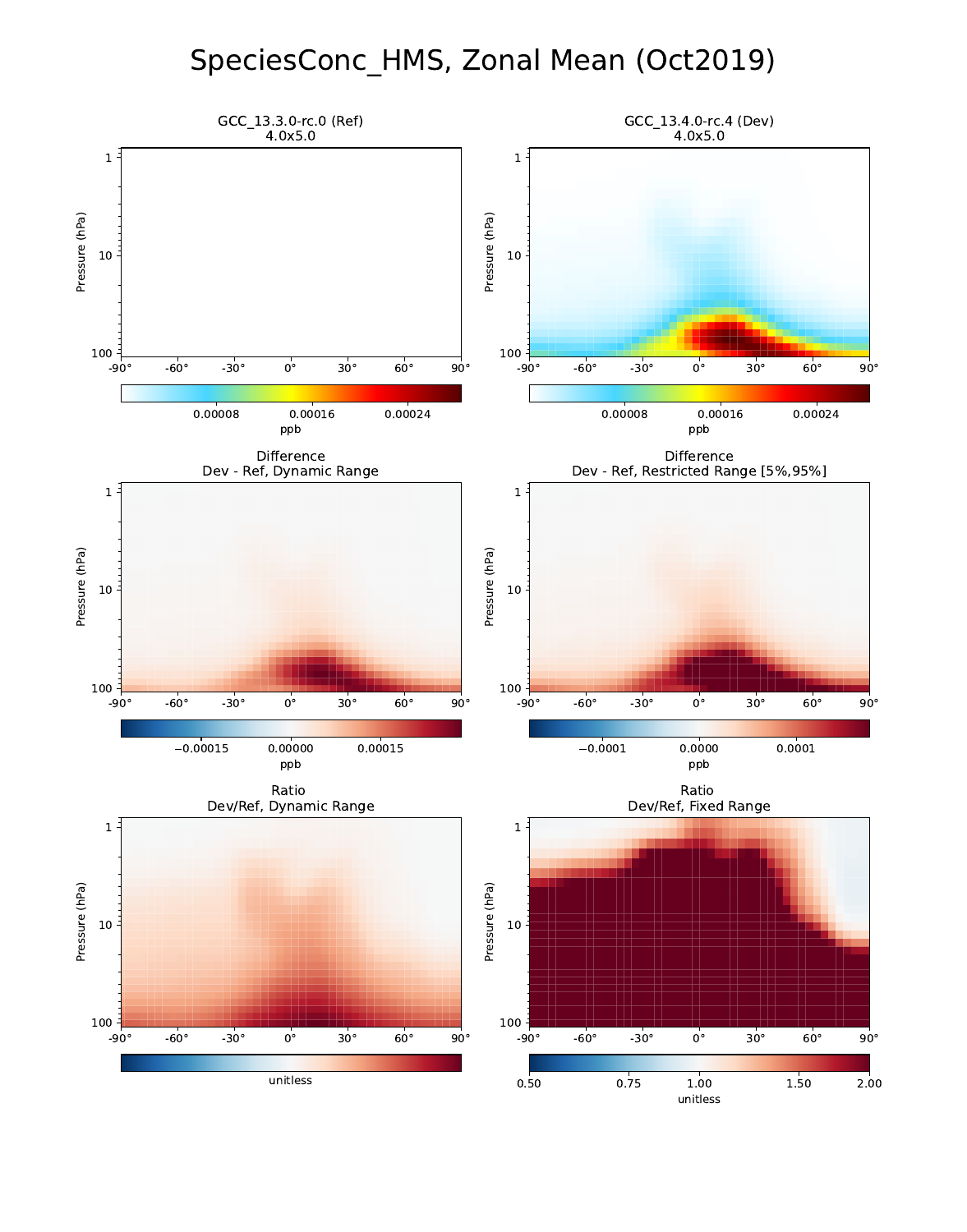#### SpeciesConc\_MSA, Zonal Mean (Oct2019)

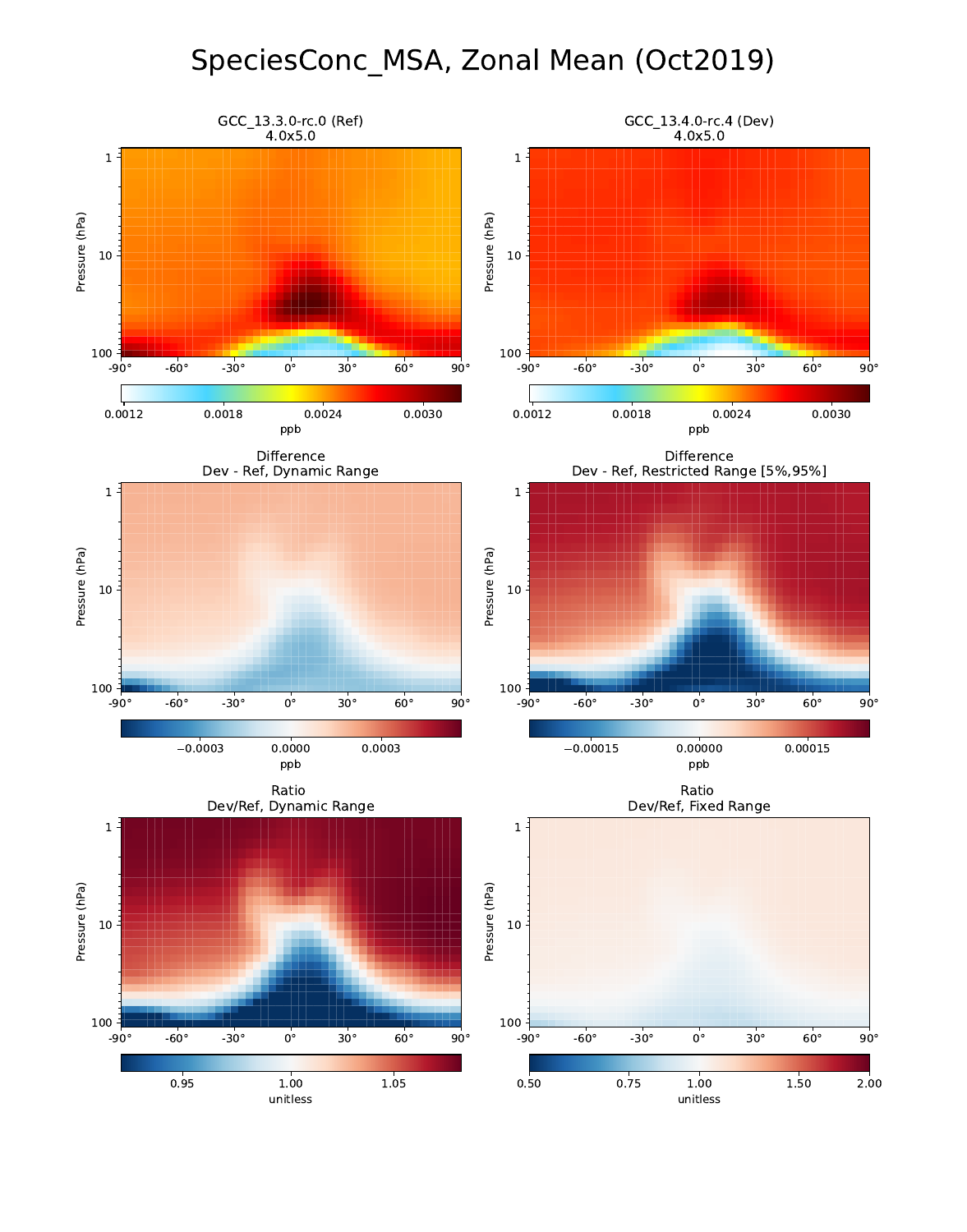# SpeciesConc\_OCS, Zonal Mean (Oct2019)

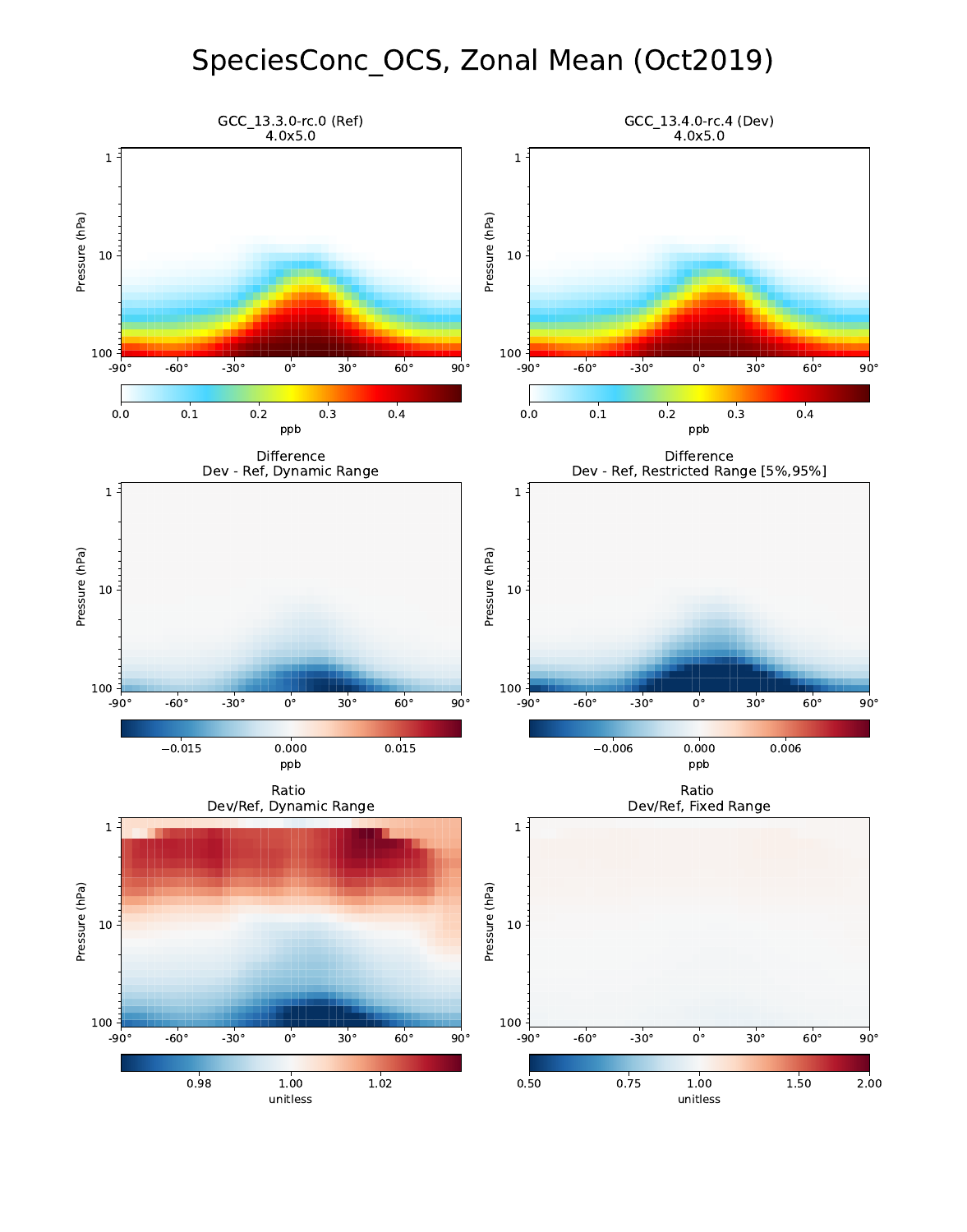## SpeciesConc\_SO2, Zonal Mean (Oct2019)